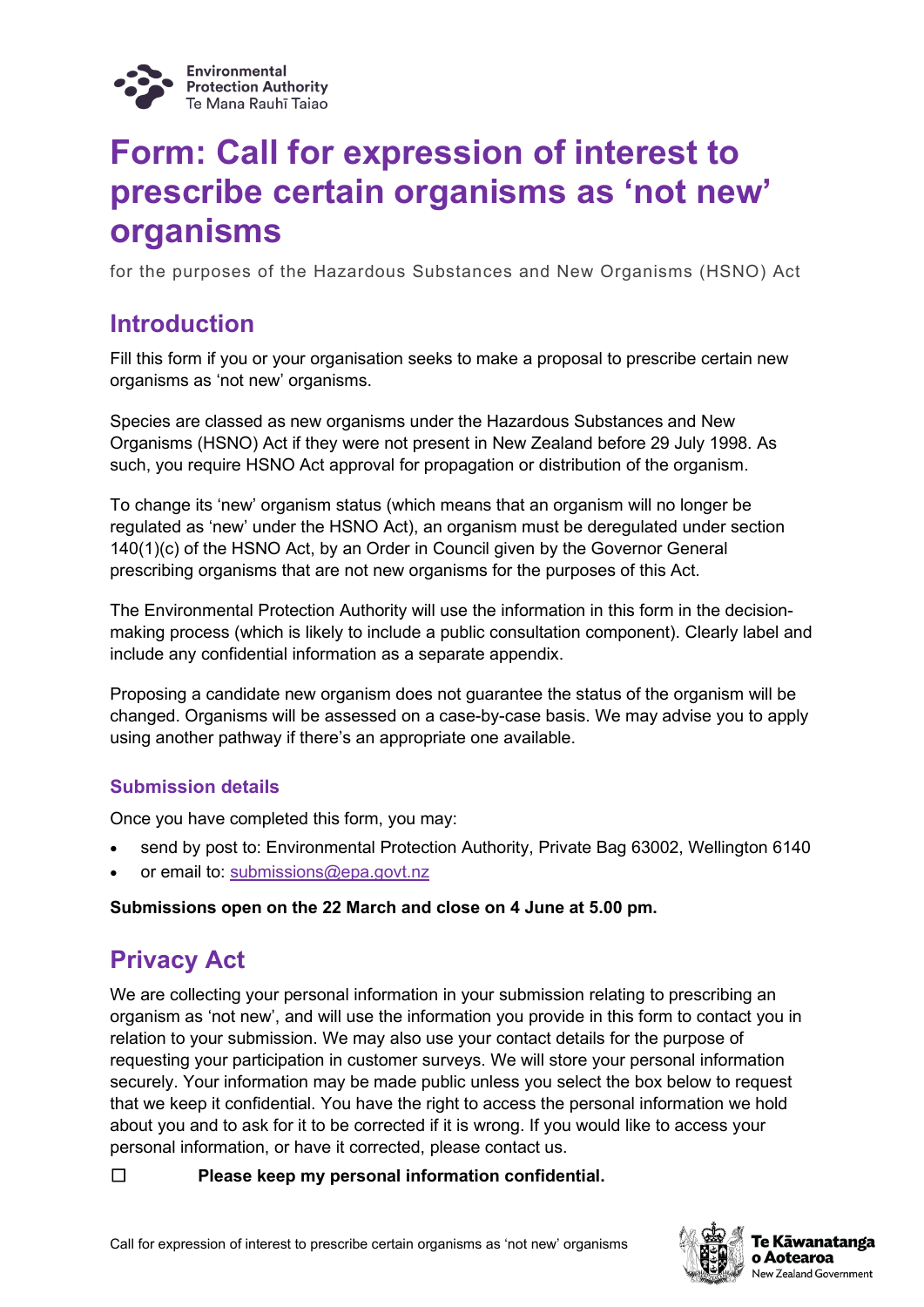# **Part 1**

**Name of person or organisation making the proposal:** NZ Plant Producers Inc

**Postal address:** PO Box 3443, Wellington 6140

**Date:** 5/05/2021

# **Part 2**

# **Details of the new organism(s) proposed to be prescribed as 'not new' organism(s)**

Please complete this section for each organism proposed to be prescribed as a not new organism.

### **1. Name of the organism**

#### *Pilea peperomioides*

#### **2. Why do you want to prescribe this organism as 'not new'?**

Including:

- a. Is there any information on the economic or environmental impacts of the organism?
- b. What is the benefit of making this organism 'not new'?
- c. Can these benefits be quantified?
- d. Can these benefits be achieved by alternative means?
- a. *Pilea peperomioides* is not approved by the Environmental Protection Authority and was not recorded as present in Aotearoa New Zealand when the Ministry for Primary Industries (MPI) Plants Biosecurity Index (PBI) was developed in 1998. It was found to be widely distributed among houseplant enthusiasts during an MPI-led investigation in 2018. MPI Plants & Pathways Risk Analysis team assessed the biological risk of *Pilea peperomioides* and determined that this plant would pose a negligible risk to the economy or environment, were it to establish or naturalise in the outdoor environment.
- b. The expected benefits to New Zealanders, society and the economy are improved well-being, access to quality plants at affordable prices, job creation and tax revenue, and savings in compliance enforcement time and resources.
	- 1. More people are living in apartments and rented accommodation, often with small gardens or no outdoor garden space. Indoor plants are an essential connection to the natural environment.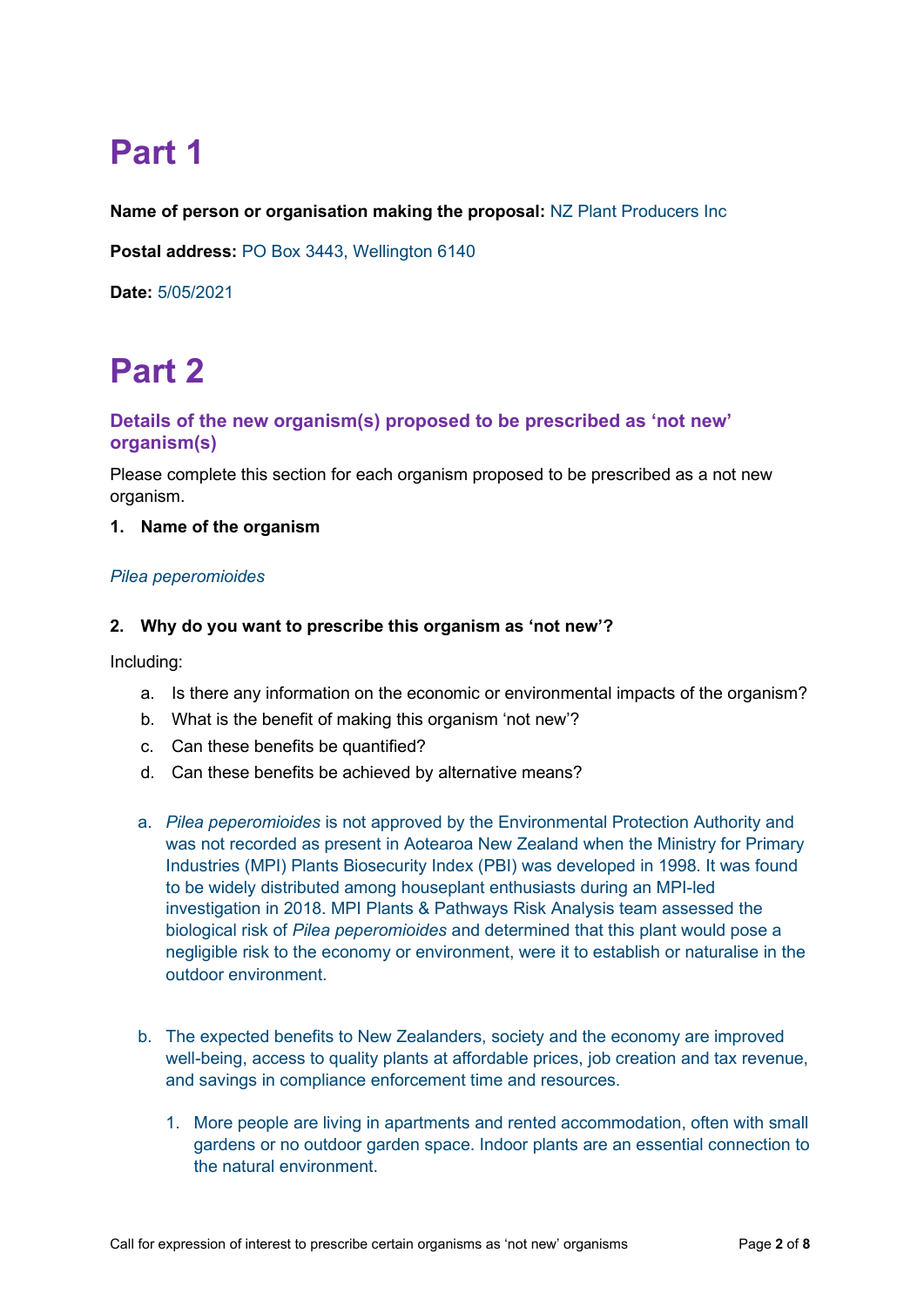Tupu ā-whare/houseplants improve people's indoor spaces and create a sense of taha wairua/spiritual connectedness to nature, contributing positively to taha hinengaro/mental health and well-being.

Many studies have been completed on the psychological and physiological effects of indoor plants in reducing stress, creating feelings of calmness, and increasing mental health and wellbeing (eg. Dijkstra et al, 2008; Toyoda et al, 2019). The greatest benefits accrue to people choosing a favourite plant and taking responsibility for its care. This slight but meaningful emotional involvement maintains interest over time and potentially intensifies the restorative benefit of having plants in the work (and home) environment.

Houseplants are the fastest growing plant retail sector in New Zealand and smaller, compact houseplants growing up to 30 cm in height, are especially popular. Houseplant enthusiasts often refer to their indoor plants as their "babies", suggesting they have invested emotionally in their plants, sometimes as an alternative to companion pets.

The worldwide craze for luxuriant displays of foliage plants in attractive ceramic pots is attracting a whole new generation to try their hand at gardening. *Pilea peperomioides* is an attractive indoor pot plant, with lush, round green leaves and a pleasant habit. It would make an exceptional tupu a whare/house plant for New Zealanders and is likely to be extremely popular, contributing to individual and societal well-being. The plant is highly popular around the world and has been described as the world's "It" plant. Consumers love it for how it looks, especially its space-ship-like elliptical leaves (Commercial Horticulture, 2018). It has gained the [Royal Horticultural Society'](https://en.wikipedia.org/wiki/Royal_Horticultural_Society)s [Award of Garden Merit.](https://en.wikipedia.org/wiki/Award_of_Garden_Merit)

2. New Zealanders will benefit from being able to source healthy, well-priced plants from reputable retail outlets, rather than resorting to buying illegally traded plants on social media platforms.

*Pilea peperomioides* can occasionally be found for sale on social media sites such as Trade Me and Facebook Groups like Houseplant Lovers NZ and Indoor Plants NZ. 'Price bidding' is a common feature on these sites and some of the more sought-after species can achieve sky-high prices (Stuff, 2021). MPI keeps an eye on social media sites to try to prevent the sale of unapproved plants. However, strong demand for new and unusual plants and the high prices they often fetch means there is always a temptation for hobbyists to supply them. These sale channels do not contribute GST or income tax the way that legitimately run commercial nursery businesses do. Lack of availability and high prices also creates a temptation for people to try and smuggle plants in from overseas, creating biosecurity risk.

Resolving this plants 'new' status will mean that commercial plant producers can produce healthy, quality plants in quantities that make them affordable to the general public, and create additional jobs within the industry. Government will benefit from additional tax revenue (income taxes and Goods & Services Tax (GST)) which can be used for biosecurity and new organisms related activities.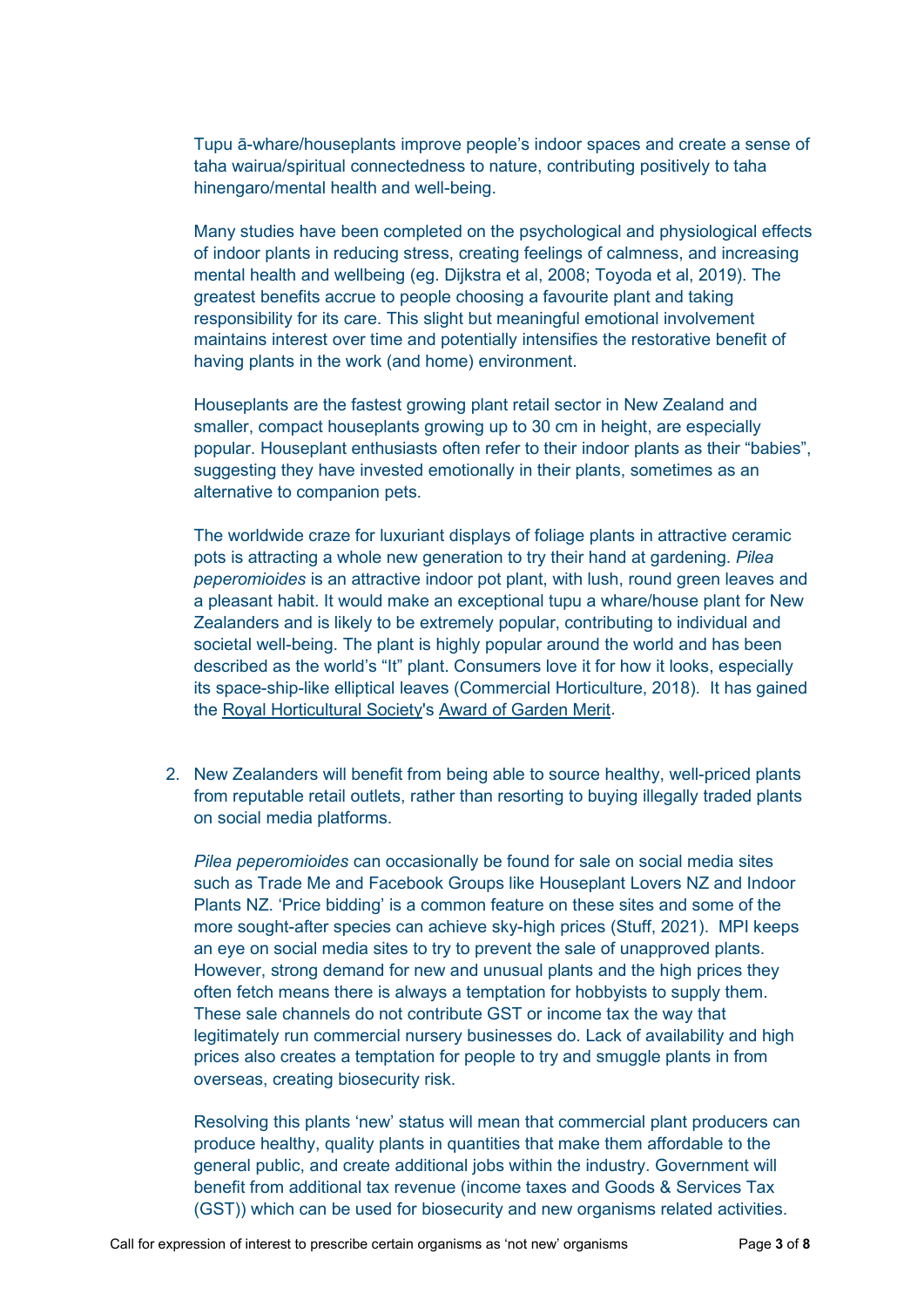- 3. MPI receive numerous enquiries about this plant every year it is not on the Plants Biosecurity Index, yet it is widespread across the country and it can be regularly found for sale on social media sites, propagated for sale by houseplant enthusiasts and hobbyists. Responding to enquiries takes up MPI's time and resources which might be better spent elsewhere. Making this organism 'not new' would resolve the status of this plant and reduce the amount of MPI time and resources replying and responding to public enquiries about it.
- c. The benefits to MPI in resolving the status of this plant would be in the order of \$15,000 per annum (estimated) in staff resources (manning the 0800 number and following up on notifications).

The commercial nursery industry would benefit from a new line of indoor plants, possibly worth up to \$500,000 per year across the sector. Government would benefit from increased turnover through income tax and GST– benefiting biosecurity and pest plant management programmes. The New Zealand consumer would benefit from greater access to healthy plants at a much more reasonable price.

d. These benefits cannot be achieved by other means. MPI made a Section 26 Determination application in 2020 (APP204097, 2020) which included a written statement from a member of the public that she had had the plant for several decades (found in the appendix of application APP204097). This was determined by EPA to be a new species.

The nursery industry has also applied for a Rapid Assessment (in 2020) for approval for release. The EPA determined that this plant did not qualify under the rapid assessment criteria because it is possible that plants could survive out of doors and may produce viable seeds.

This plant is routinely propagated and gifted amongst plant enthusiasts but has not been offered commercially in New Zealand. The fee for a full application for release is \$27,000. As the plant is already widely distributed, it is unclear whether a single commercial entity, or even a group of commercial businesses, would recoup the fee cost from plant sales over the period of a few years. Once approved, anybody can propagate and sell the plant, so the applicant would be competing in the same market with businesses who contributed nothing to the cost of the application.

There is also no guarantee that a full release application would be approved by the Authority. Note that of the half a dozen applications for plant species approved by the EPA since the inception of the New Organisms provisions of HSNO (22 years ago), not a single application has been under the full release application provisions.

### **3. Describe the biology of the organism**

Including:

- a. What are the biological characteristics of the organism?
- b. Where is it found overseas?
- c. Does it cause a disease?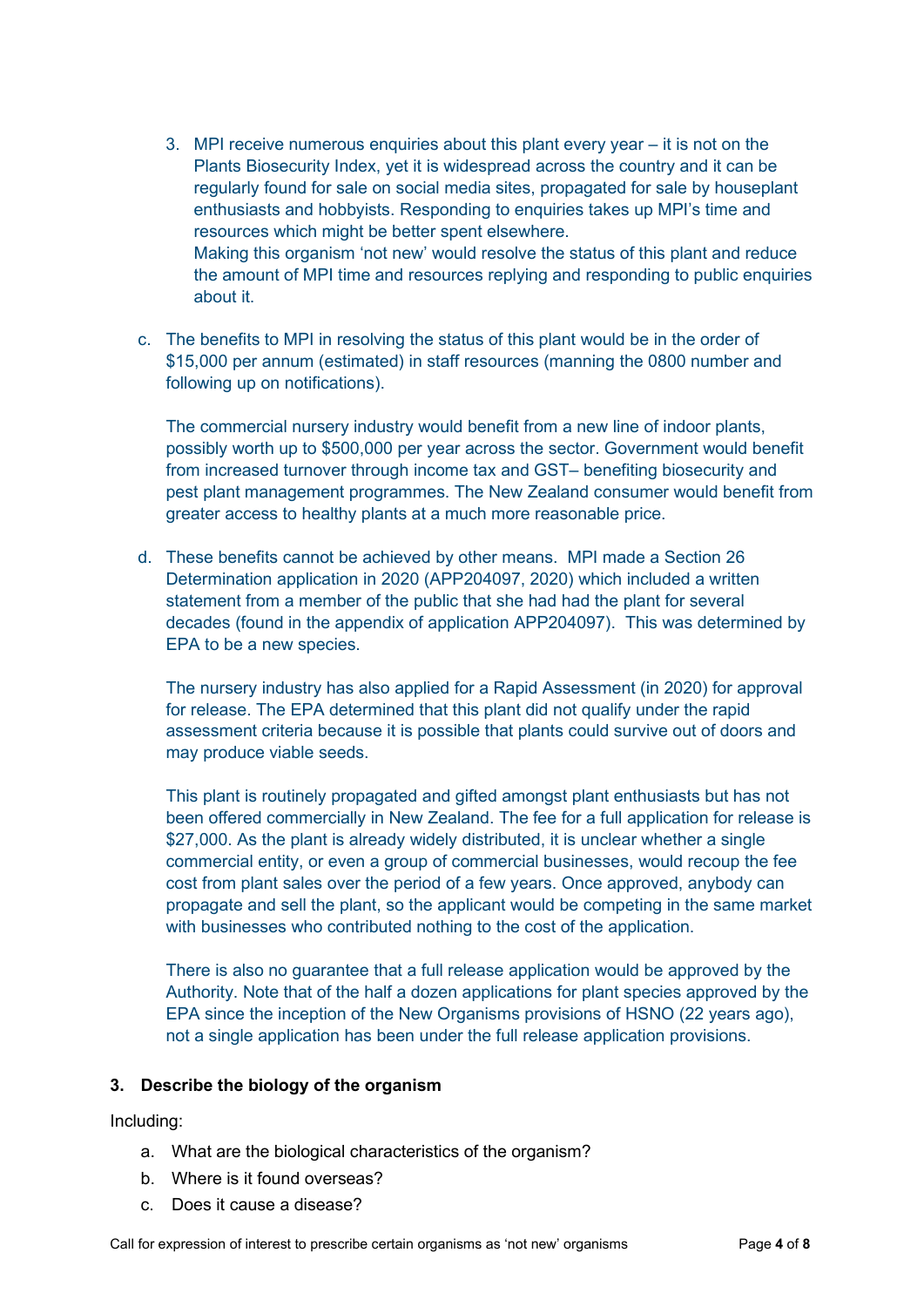- d. Does it have potentially beneficial characteristics?
- e. What adverse effects could making this organism 'not new' have on people or the environment, if any? Can these be quantified?
- a. In it's native habitat, *Pilea peperomioides* grows on shaded mossy cliffs and rocks with good drainage<sup>[1](#page-4-0)</sup>. Literature on its dispersal in the wild has not been found. Seeds are small (0.8 mm) with no obvious dispersal mechanism. Plants produce viable offshoots which are easy to propagate in cultivation. Its native distribution is restricted, and despite its widespread presence in home cultivation, there are few records of it becoming adventive (e.g. in Belgium<sup>[2](#page-4-1)</sup>).



b. The native range of Pilea pepromioides is the cloud forests on the Diancang range in the province of Yunnan, China. It's native habitat is temperate cloud forest with a monsoonal rainfall regime (wet summers, dried winters). Flora of China gives its distribution as "1500-3000 m. SW Sichuan, W Yunnan"[3](#page-4-2) . The species is considered very rare and possibly endangered in the wild. From a plant collected in the 1940s, offshoots were propagated in Scandinavia, England, Canada, and eventually much of the world. Although not highly traded, the plant is frequently exchanged amongst amateurs, leading to its global cultivated distribution and the nickname 'pass it on plant'. The plant is highly popular as a house plant, generating considerable attention, including several facebook groups.

- c. It does not cause diseases in other organisms.
- d. *Pilea peperomioides* is a very attractive pot plant, with lush, round green leaves and pleasant habit. It would make an exceptional tupu a whare/house plant for New Zealanders and is likely to be extremely popular, contributing to individual and societal well-being.
- e. No adverse effects are anticipated to society or the environment from making this organism "not new". MPI provided some technical advice on the potential invasiveness of this species in New Zealand on 27 April 2018 (reference provided).

The species is not recorded as an unwanted or notifiable species in New Zealand (including Schedule of weed seeds, PPIN, Notifiable organisms). Despite widespread cultivation, *Pilea peperomioides* is not recorded as a weed in some important global databases, including Global Invasive Species Database (ISSG 2018) and Global Compendium of Weeds (Randall 2012). It is not recorded as a weed or invasive in Australia, USA or Europe, with only a record of a casual adventive in Belgium (Verloove, 2018). MPI considered the potential invasiveness of this species in New Zealand and determined it would pose a negligible risk to the economy or

<span id="page-4-1"></span><span id="page-4-0"></span><sup>&</sup>lt;sup>1</sup> Flora of China, [http://www.efloras.org/florataxon.aspx?flora\\_id=2&taxon\\_id=242338100.](http://www.efloras.org/florataxon.aspx?flora_id=2&taxon_id=242338100)<br><sup>2</sup> Verloove, F. 2018. Manual of the Alien Plants of Belgium[. http://alienplantsbelgium.be/,](http://alienplantsbelgium.be/) Botanic Garden of Meise, Belgium.

<span id="page-4-2"></span><sup>&</sup>lt;sup>3</sup> Flora of China, [http://www.efloras.org/florataxon.aspx?flora\\_id=2&taxon\\_id=242338100,](http://www.efloras.org/florataxon.aspx?flora_id=2&taxon_id=242338100) 20180414.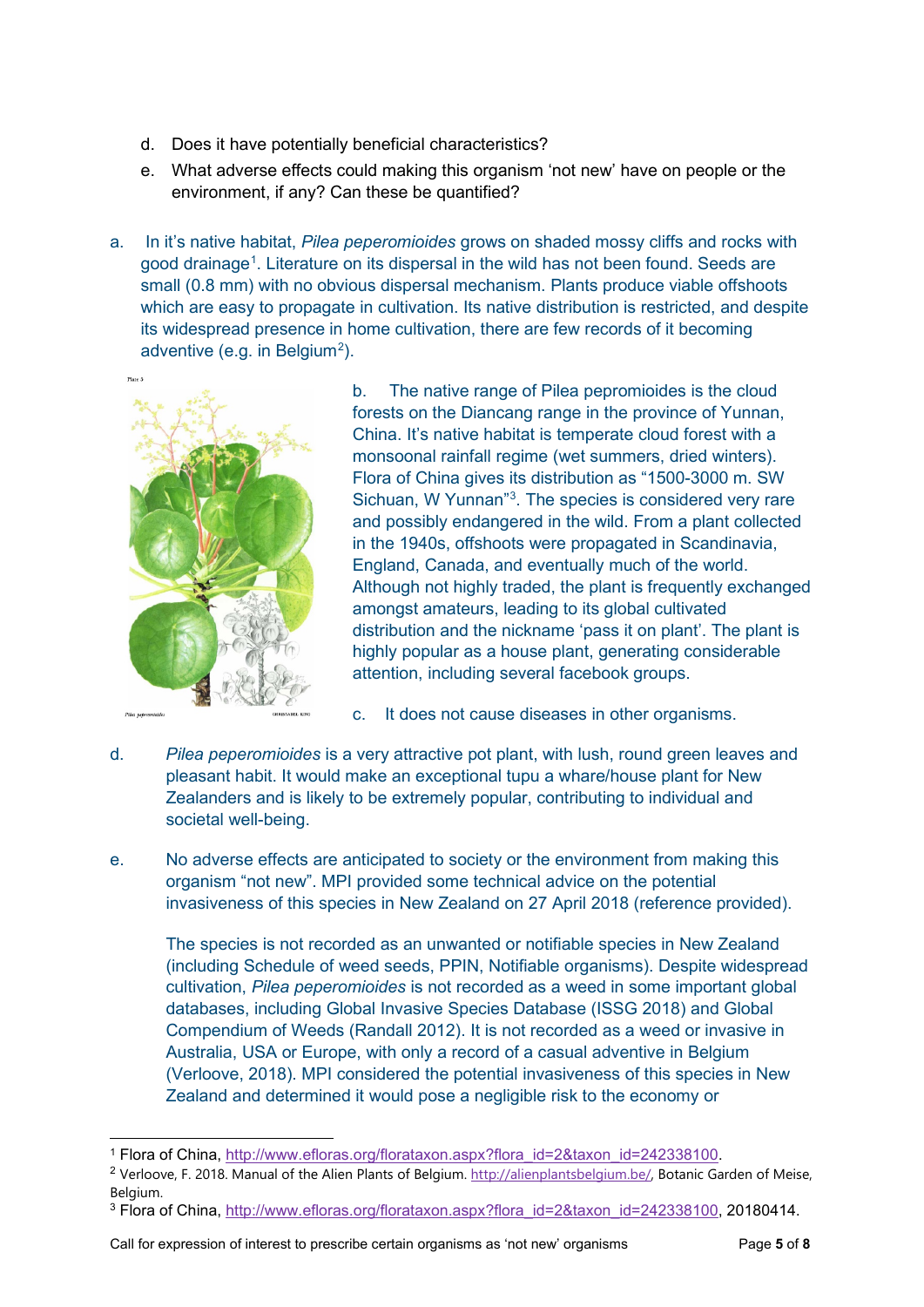environment, were it to establish or naturalise in the outdoor environment in New Zealand (MPI Risk Analysis 2018).

### Ease of eradication

The species is easily controlled by using herbicides.

## **4. Has the organism formed a self-sustaining population in New Zealand?**

Including:

- a. Where and when has the population(s) of the organism been found in New Zealand?
- b. How does this organism spread?
- a. The Ministry for Primary Industries (MPI) was first notified of this species in New Zealand in 2018 and suspected that it was a new organism and limited in distribution. They were unable to establish a point of entry of this species to New Zealand.

A recent formal identification of a cultivated specimen from Auckland ex Singapore is at the Allan herbarium (CHR 6[4](#page-5-0)6074, 27 Mar 2018)<sup>4</sup>, leading to its classification in NZFlora as "Present in captivity/cultivation/culture, Exotic". There are no other specimen records at Te Papa or Auckland Museum.

The plant was very popular overseas in cultivation in the 1970s, and it is possible that it was brought to New Zealand during the last houseplant craze in the 1970s and 1980s. It is not officially recorded as present in Aotearoa New Zealand but is widely distributed among houseplant enthusiasts here and is often found for sale on social media sites<sup>[5](#page-5-1)</sup>.

MPI have received many notifications for this plant over the past few years which confirm it is widely distributed amongst the house plant community. The notifications are published in Surveillance Quarterly.

- b. *Pilea peperomioides* produce offshoots from their main stem which are easy to propagate in cultivation. Seeds are also available on the internet<sup>[6](#page-5-2)</sup>. It is a very popular indoor houseplant, both overseas and in New Zealand. MPI led an investigation in 2018 and concluded this plant is widespread amongst houseplant enthusiasts in New Zealand. It is often found for sale on social media sites. It's widespread distribution and popularity effectively ensure this plant is selfsustaining in New Zealand as a Tupu ā-whare/houseplant.
- **5. Is any person attempting to manage, control or eradicate the organism under any Act or is the organism the subject of an enforcement action or action under a civil penalty regime?**

Including:

<span id="page-5-0"></span><sup>4</sup> [https://scd.landcareresearch.co.nz/specimen/CHR\\_646074,](https://scd.landcareresearch.co.nz/specimen/CHR_646074) 20180425.

<span id="page-5-1"></span><sup>5</sup> [https://www.palmers.co.nz/questions/question/pilea-peperomioides,](https://www.palmers.co.nz/questions/question/pilea-peperomioides) 20180423.

<span id="page-5-2"></span>[https://www.homestolove.co.nz/inside-homes/people-places/tanya-wongs-friday-faves,](https://www.homestolove.co.nz/inside-homes/people-places/tanya-wongs-friday-faves) 20180423. <sup>6</sup> [https://www.ebay.com.au/itm/50Pcs-Pilea-Peperomioides-Chinese-Money-Plant-Seeds-Tree-](https://www.ebay.com.au/itm/50Pcs-Pilea-Peperomioides-Chinese-Money-Plant-Seeds-Tree-Pancake-Shape-Garden-/202048192876)[Pancake-Shape-Garden-/202048192876,](https://www.ebay.com.au/itm/50Pcs-Pilea-Peperomioides-Chinese-Money-Plant-Seeds-Tree-Pancake-Shape-Garden-/202048192876) 20180423.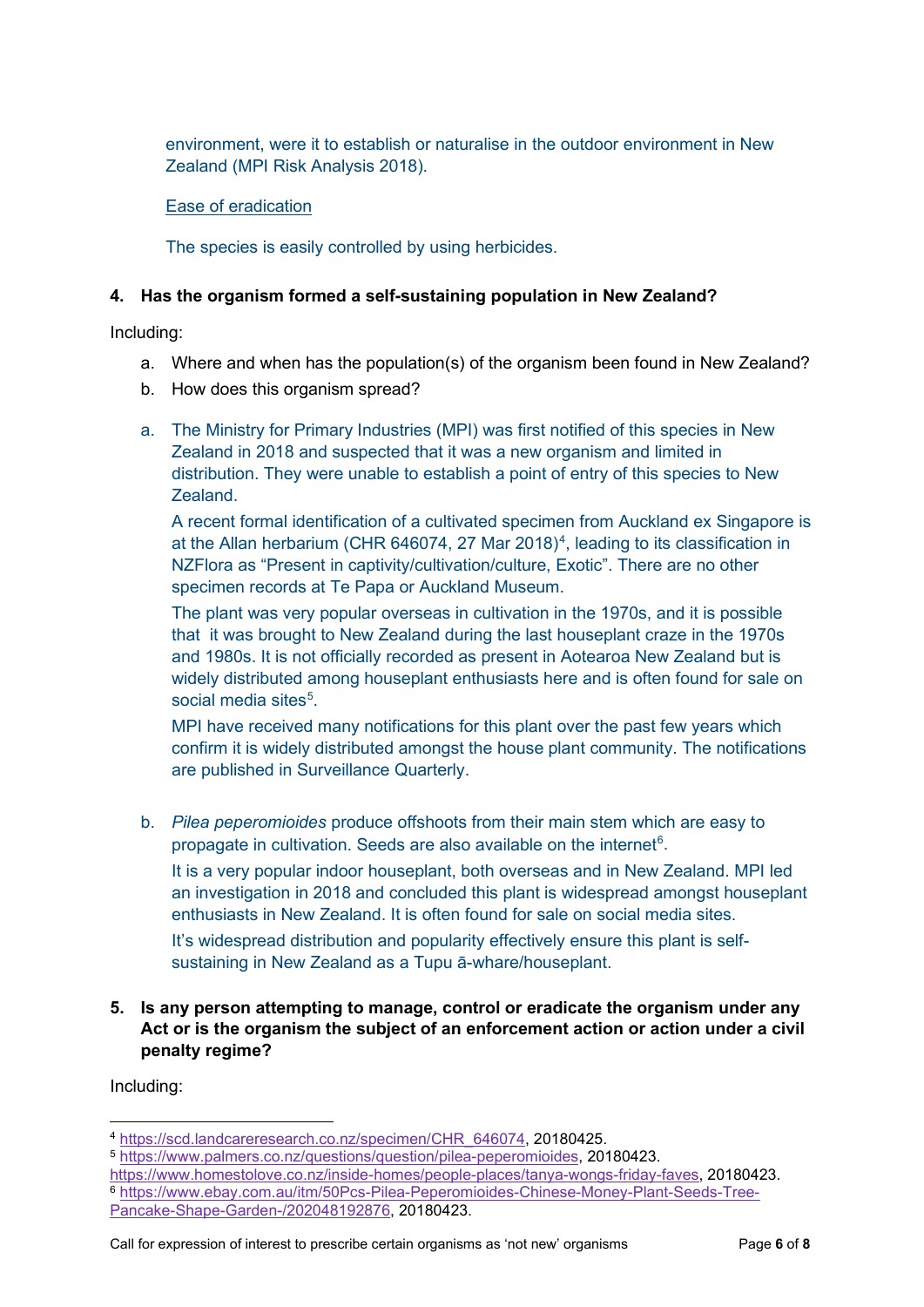a. If the organism has been part of an official incursion response or other MPI response or management activity, describe what happened here including why the response was stood down.

The Ministry for Primary Industries (MPI) Diagnostic and Surveillance Services were first notified of this species in New Zealand in 2018. They were unable to establish a point of entry of this species to New Zealand and undertook enforcement action. A member of the public sent a query to their exotic pest and disease hotline, informing MPI that she had a plant in her possession for 10 years since the passing of an elderly relative. Prior to that the notifier recalls the plant being on the kitchen table for many years, possibly for two decades.

The size of the plant was larger than other *P. peperomioides* plants MPI were aware of and MPI botanists suggested it was likely to be of "old age".

Information on the native range, climate suitability, weediness and presence in New Zealand was prepared for these teams by MPI risk analysis.

The investigation was stood down when it was discovered how widespread the plants were, and following the provision of technical advice from MPI Plants & Pathways Risk Analysis that the plant posed negligible risk to the environment, should it establish outdoors in New Zealand.

MPI made a Section 26 Determination application in 2020 (APP204097, 2020) which included a written statement from the member of the public (found in the appendix of application APP204097).

The EPA decided that there was not sufficient evidence of presence prior to July 1998 and concluded that it had entered New Zealand after the HSNO Act came into force, most likely brought in unlawfully.

<https://www.epa.govt.nz/assets/FileAPI/hsno-ar/APP204097/APP204097-Decision.pdf>

### **6. Is there reason to believe that this organism was deliberately imported in contravention of an Act of Parliament? If so, please explain.**

*Pilea peperomioides* has been a popular houseplant since the 1940s and offshoots have been propagated in Scandinavia, England, Canada, and eventually exchanged through much of the world.

The EPA's consideration under the section 26 determination concluded that it had been present in New Zealand after the HSNO Act came into force, most likely brought in unlawfully.

However, given its huge popularity and long history of global trade and exchange, it is possible the plant may have been brought into New Zealand prior to HSNO coming into force in 1998. Not all plants introduced in the decades before HSNO had official documentation to accompany them across the border. There is anecdotal information to support this, but there are no paper records or documentation which meet the evidence requirements under HSNO.

#### **7. Is there any other information you wish to include?**